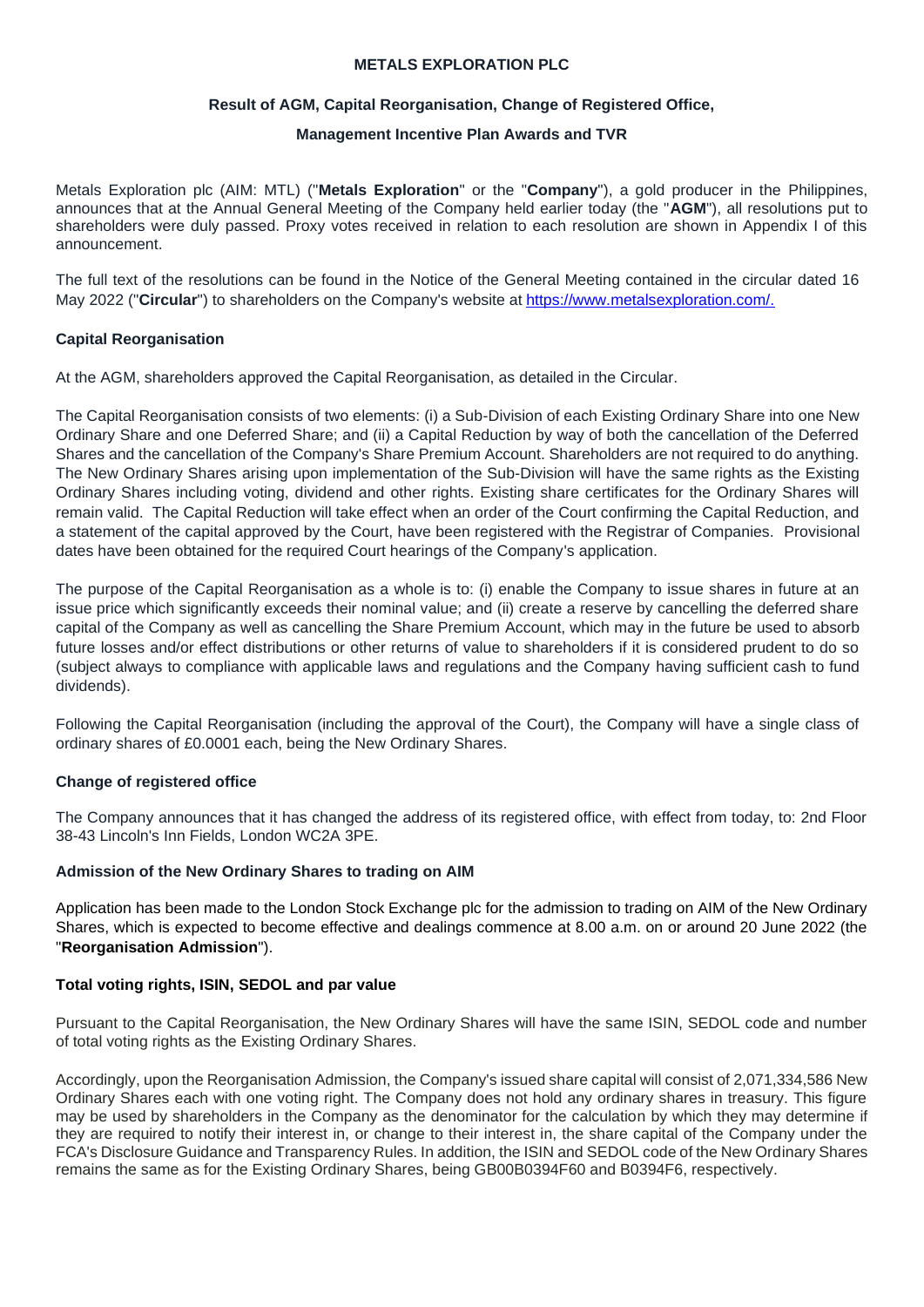## **Issue of New Ordinary Shares under the Management Incentive Plan**

Further to the passing of Resolutions 10 and 11 at the AGM, the Company has issued a total of 17,461,835 new New Ordinary Shares (the "**Incentive Shares**") to members of the senior management team, in accordance with the 2021 Management Incentive Plan, as set out in the Circular. Details of the awards to PDMRs are set out below:

| <b>PDMR</b>     | <b>Number of Ordinary</b><br><b>Shares issued</b><br>under MIP | <b>Number of Ordinary</b><br>Shares held post-award | % of issued<br>share<br>capital |
|-----------------|----------------------------------------------------------------|-----------------------------------------------------|---------------------------------|
| Darren Bowden   | 8.257.335                                                      | 8.257.335                                           | 0.40                            |
| Mike Langoulant | 3.561.988                                                      | 3.561.988                                           | 0.17                            |

#### **Admission of the Incentive Shares and total voting rights**

Application has been made to the London Stock Exchange plc for the admission of the 17,461,835 Incentive Shares to trading on AIM ("**Incentive Shares Admission**"), which is expected to take place at 8.00 a.m. on or around 23 June 2022.

Following the Incentive Shares Admission, the Company will have 2,088,796,421 New Ordinary Shares in issue. The Company does not currently hold any shares in treasury. As from 23 June 2022 this figure may be used by shareholders in the Company as the denominator for the calculation by which they may determine if they are required to notify their interest in, or change to their interest in, the share capital of the Company under the FCA's Disclosure Guidance and Transparency Rules.

*Unless otherwise defined, capitalised terms in this announcement have the same meanings as in the circular sent to shareholders dated 16 May 2022.*

| For further information please visit or contact www.metalsexploration.com |
|---------------------------------------------------------------------------|
|---------------------------------------------------------------------------|

| <b>Metals Exploration PLC</b>             |                              |
|-------------------------------------------|------------------------------|
| Via Tavistock Communications Limited      | +44 (0) 207 920 3150         |
|                                           |                              |
| <b>Nominated &amp; Financial Adviser:</b> | <b>STRAND HANSON LIMITED</b> |
| James Spinney, James Dance, Rob Patrick   | +44 (0) 207 409 3494         |
|                                           |                              |
| <b>Financial Adviser &amp; Broker</b>     | <b>HANNAM &amp; PARTNERS</b> |
| Matt Hasson, Franck Nganou                | +44 (0) 207 907 8500         |
|                                           |                              |
| <b>Public Relations:</b>                  | <b>TAVISTOCK</b>             |
| Jos Simson, Nick Elwes                    | +44 (0) 207 920 3150         |
|                                           |                              |

#### **Appendix I**

| <b>Resolution</b>                                                                                                               | For<br><b>Number of</b><br>shares | $%$ of<br>votes | <b>Against</b><br><b>Number of</b><br>shares | $%$ of<br>votes | <b>Withheld</b><br><b>Number</b><br>of shares |
|---------------------------------------------------------------------------------------------------------------------------------|-----------------------------------|-----------------|----------------------------------------------|-----------------|-----------------------------------------------|
| 1. To receive and adopt the<br>Accounts for the year ended<br>30 December 2020 and<br>reports of the Directors and<br>Auditors. | 1,480,638,286                     | 99.85%          | 2,288,193                                    | 0.15%           | 0                                             |
| 2. To re-appoint Darren<br>Bowden as a Director of the<br>Company.                                                              | 1,458,834,879                     | 98.38%          | 24,091,600                                   | 1.62%           | 0                                             |
| 3. To re-appoint David Cather<br>as a Director of the Company.                                                                  | 1,458,834,879                     | 98.38%          | 24,091,600                                   | 1.62%           | 0                                             |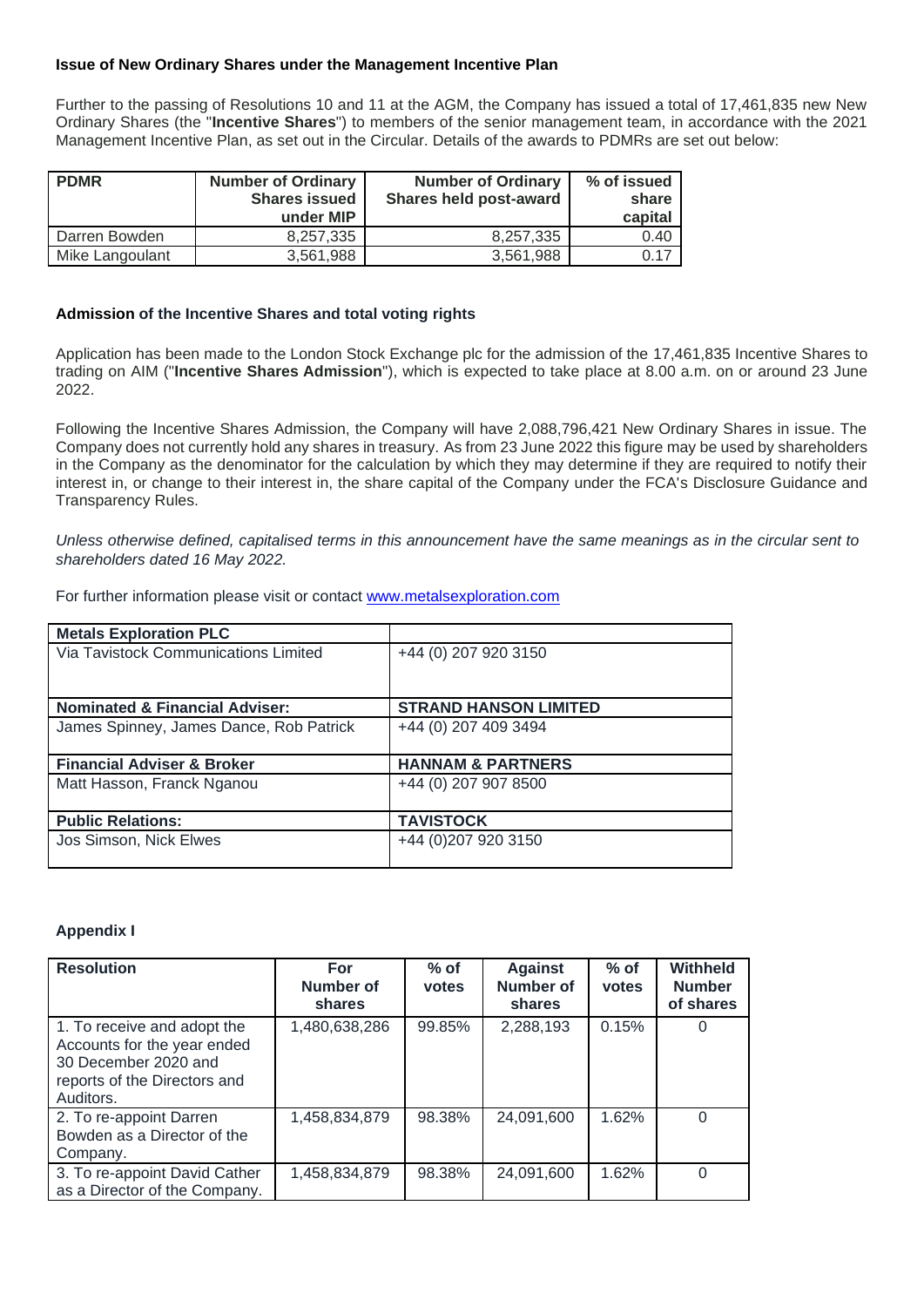| 4. To re-appoint Andrew<br>Chubb as a Director of the<br>Company.                                                                                                              | 1,458,834,879 | 98.38% | 24,091,600 | 1.62% | $\mathbf 0$    |
|--------------------------------------------------------------------------------------------------------------------------------------------------------------------------------|---------------|--------|------------|-------|----------------|
| 5. To appoint Steven Smith as<br>a Director of the Company.                                                                                                                    | 1,455,450,070 | 98.15% | 27,476,409 | 1.85% | $\mathbf 0$    |
| 6. To appoint Timothy Livesey<br>as a Director of the Company.                                                                                                                 | 1,458,949,909 | 98.38% | 23,876,409 | 1.61% | 100,161        |
| 7. To re-appoint Nexia Smith<br>& Williamson Audit Limited as<br>auditors and to authorise the<br>Directors to fix their<br>remuneration.                                      | 1,478,576,655 | 99.71% | 4,349,824  | 0.29% | $\mathbf 0$    |
| 8. To approve the Sub-<br>Division of the Existing<br>Ordinary Shares and the<br>adoption of new articles of<br>association.                                                   | 1,454,647,559 | 97.51% | 37,080,920 | 2.49% | $\mathbf 0$    |
| 9. To cancel and extinguish all<br>of the Deferred Shares,<br>and to cancel the Share<br>Premium Account in its<br>entirety.                                                   | 1,446,243,729 | 97.53% | 36,682,750 | 2.47% | $\mathbf 0$    |
| 10. To grant the Directors<br>authority to allot 20,600,000<br>shares to members of the<br>senior management team in<br>accordance with the 2021<br>Management Incentive Plan. | 1,456,474,301 | 98.22% | 26,452,178 | 1.78% | $\overline{0}$ |
| 11. To dis-apply pre-emption<br>rights subject to the limits<br>expressed in the resolution.                                                                                   | 1,452,974,337 | 97.98% | 29,952,142 | 2.02% | $\mathbf 0$    |
| 12. To authorise the directors<br>to allot and issue such shares<br>upon the exercise of the<br>option by Mr Livesey on a non<br>pre-emptive basis.                            | 1,453,061,566 | 97.99% | 29,864,913 | 2.01% | $\mathbf 0$    |
| 13. To authorise the directors<br>to allot and issue such shares<br>upon the exercise of the<br>option by Mr Livesey on a non<br>pre-emptive basis.                            | 1,453,061,566 | 97.99% | 29,864,913 | 2.01% | $\mathbf 0$    |

# **Appendix II**

# **Timetable of Principal Events**

| <b>Sub-Division Record Date</b>                                                              | 17 June 2022           |
|----------------------------------------------------------------------------------------------|------------------------|
| Expected effective date of the Sub-Division                                                  | 20 June 2022           |
| Expected date of admission of New Ordinary Shares to trading<br>on AIM                       | 8.00am on 20 June 2022 |
| Expected date of admission of Incentive Shares to trading on<br>AIM                          | 8.00am on 23 June 2022 |
| Expected date for final hearing and confirmation of the Capital<br>Reduction by the Court    | 19 July 2022           |
| Expected date for registration of Court order and effective date<br>of the Capital Reduction | 21 July 2022           |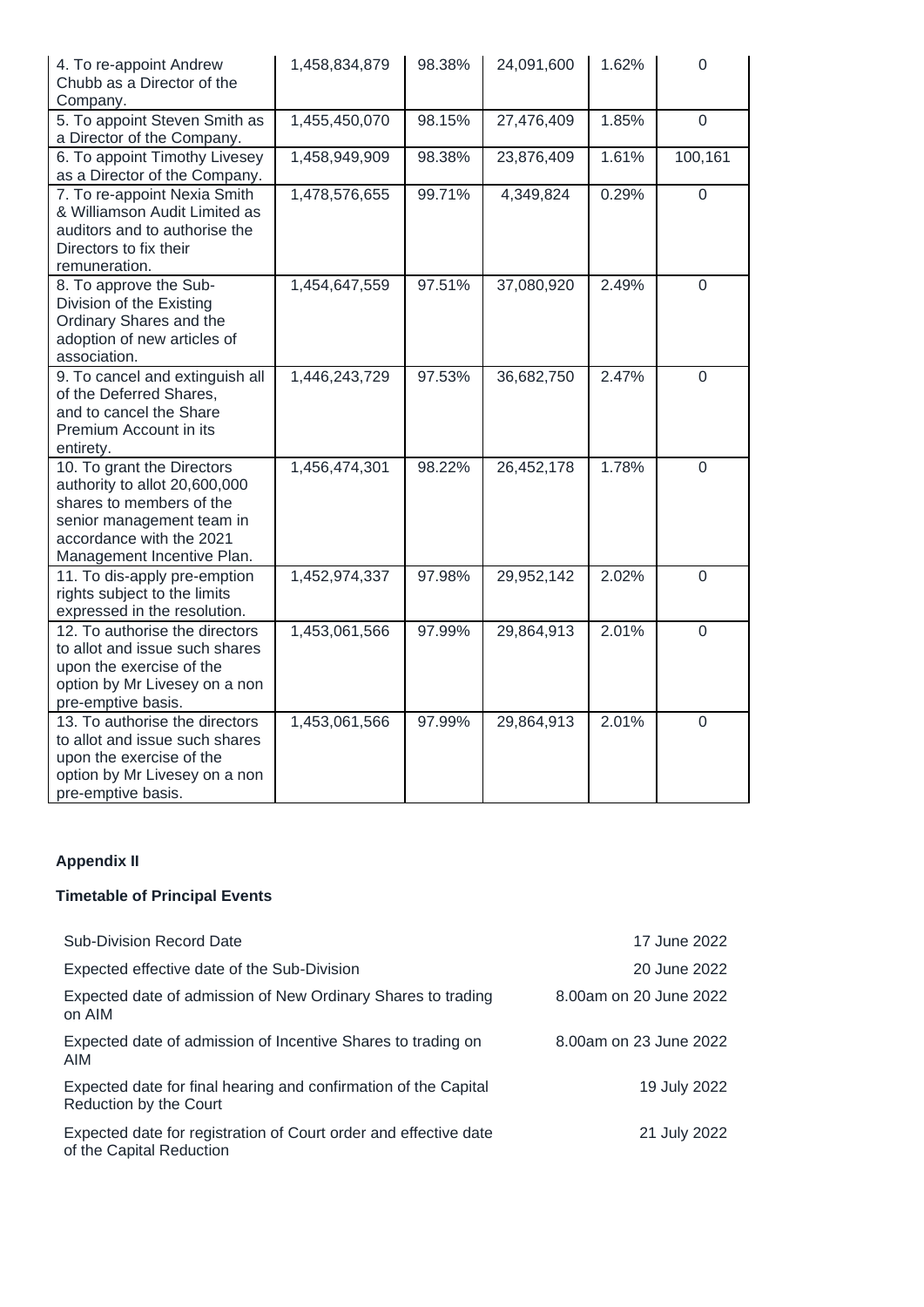#### **Notes:**

- 1) The timing of the events in the above timetable and in the rest of this document is indicative only and may be subject to change. In particular, the expected dates for the confirmation of the Capital Reduction by the Court and the Capital Reduction becoming effective are based on provisional dates that have been obtained for the required Court hearings of the Company's application. These provisional hearing dates are subject to change and are dependent on the Court's timetable.
- 2) If any of the above times or dates should change, the revised times and/or dates will be notified by an announcement to a Regulatory Information Service.
- 3) All of the events listed in the above timetable following the holding of the AGM are conditional upon the passing of the Resolutions. The Capital Reduction is further conditional upon (i) approval by the Court and (ii) registration with the Registrar of Companies of the Court order confirming the Capital Reduction, together with a statement of capital approved by the Court.
- 4) The Capital Reduction will not take effect until the Court Order and accompanying statement of capital have been delivered to, and registered by, Companies House. Due to the COVID-19 pandemic, Companies House is not presently offering a same-day service for such registration and this may have an impact on the proposed timetable.
- 5) All of the times referred to above are references to London time.

# **Appendix III**

#### **PDMR Notification Forms**:

| 1.            | Details of the person discharging managerial responsibilities / person closely associated                                                                                                              |                                       |           |  |  |
|---------------|--------------------------------------------------------------------------------------------------------------------------------------------------------------------------------------------------------|---------------------------------------|-----------|--|--|
| a)            | Name                                                                                                                                                                                                   | Darren Bowden                         |           |  |  |
| 2.            | <b>Reason for the Notification</b>                                                                                                                                                                     |                                       |           |  |  |
| a)            | Position/status                                                                                                                                                                                        | <b>Chief Executive Officer</b>        |           |  |  |
| b)            | Initial notification/amendment                                                                                                                                                                         | Initial notification                  |           |  |  |
| 3.            | Details of the issuer, emission allowance market participant, auction platform, auctioneer<br>or auction monitor                                                                                       |                                       |           |  |  |
| a)            | Name                                                                                                                                                                                                   | <b>Metals Exploration PLC</b>         |           |  |  |
| b)            | LEI                                                                                                                                                                                                    | 2138006CFXWG2OPRV987                  |           |  |  |
| 4.            | Details of the transaction(s): section to be repeated for (i) each type of instrument; (ii) each<br>type of transaction; (iii) each date; and (iv)each place where transactions have been<br>conducted |                                       |           |  |  |
| a)            | of<br>Financial<br>Description<br>the<br>instrument, type of instrument                                                                                                                                | Ordinary Shares of £0.0001 each       |           |  |  |
|               | <b>Identification code</b>                                                                                                                                                                             | GB00B0394F60                          |           |  |  |
| b)            | Nature of the Transaction                                                                                                                                                                              | Award under Management Incentive Plan |           |  |  |
| $\mathsf{c})$ | Price(s) and volume(s)                                                                                                                                                                                 | Price                                 | Volume    |  |  |
|               |                                                                                                                                                                                                        | £0.01245                              | 8,257,335 |  |  |
| d)            | Aggregated information                                                                                                                                                                                 | N/A (Single transaction)              |           |  |  |
|               | Aggregated volume Price                                                                                                                                                                                |                                       |           |  |  |
| e)            | Date of the transaction                                                                                                                                                                                | 23 June 2022                          |           |  |  |
| f)            | Place of the transaction                                                                                                                                                                               | AIM (LSE)                             |           |  |  |